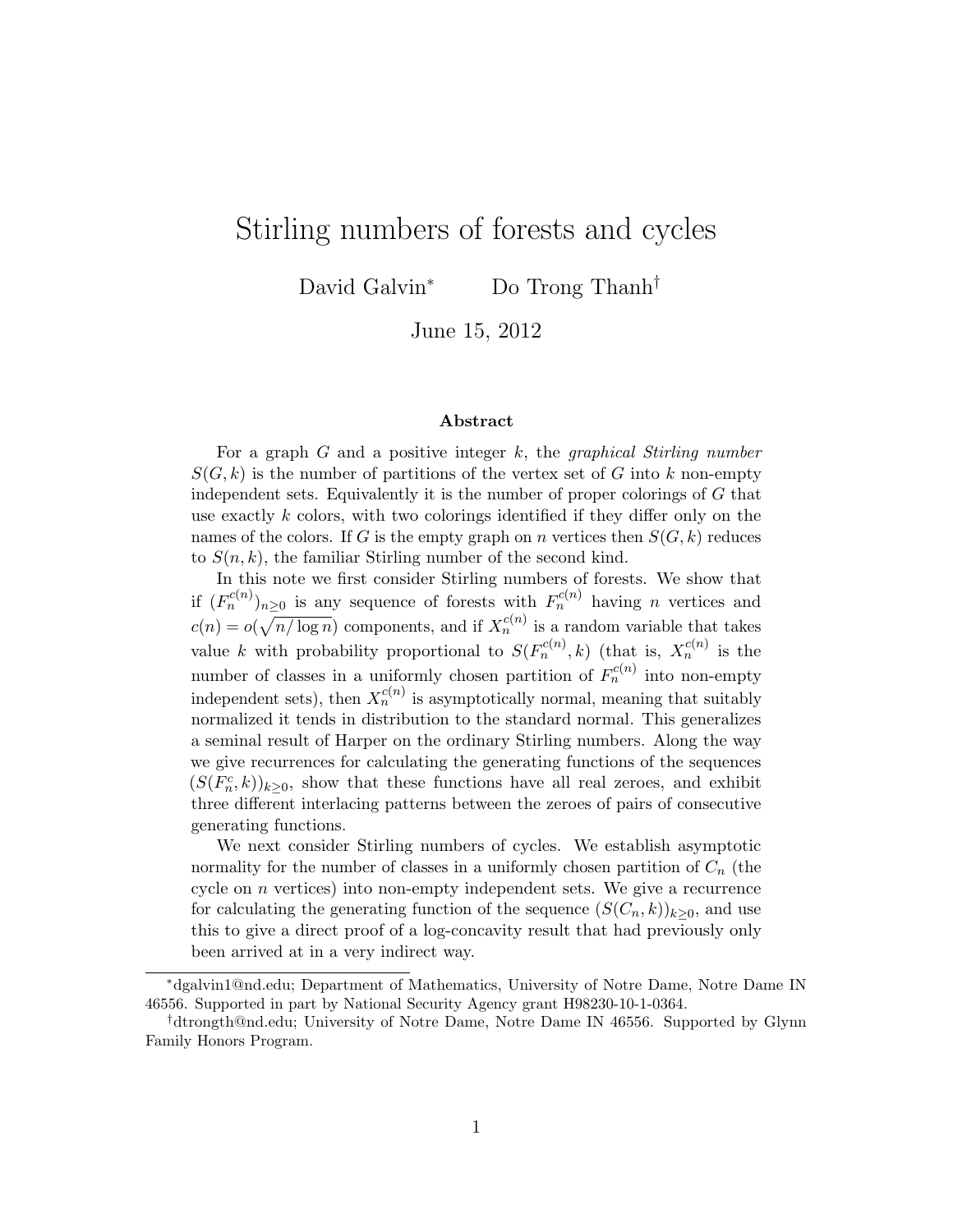## 1 Introduction

Let  $G = (V, E)$  be a (simple, finite, loopless) graph on *n* vertices. An *independent* set in G is a subset of the vertices, no two of which are adjacent. For each integer  $k$ we set

 $S(G, k) = |\{\text{partitions of } V \text{ into } k \text{ non-empty independent sets}\}|.$ 

We may interpret  $S(G, k)$  as the number of proper k-colorings of G that use all k colors, with two colorings identified if they are identical up to the names of the colors. As far as we can discover, this parameter was first explicitly considered by Tomescu [18]. When  $G = E_n$ , the graph with no edges,  $S(G, k)$  is just the Stirling number of the second kind  $S(n, k)$ , the number of partitions of a set of size n into exactly k non-empty classes. It is for this reason that in [8], Duncan and Peele refer to  $S(G, k)$ as a graphical Stirling number. Motivated by the connection to colorings, Goldman, Joichi and White [11] refer to the sequence  $(S(G, k))_{k\geq 0}$  as the *chromatic vector* of G.

Recall that associated with each G there is a polynomial  $\chi_G(x)$  of degree n, the *chromatic polynomial* of  $G$ , whose value at each positive integer  $x$  is the number of proper x-colorings of G, that is, the number of functions  $f: V \to \{1, \ldots, x\}$ satisfying  $f(u) \neq f(v)$  whenever  $uv \in E$ . The chromatic polynomial of G determines the sequence  $(S(G, k))_{k>0}$ , and vice-versa. On the one hand inclusion-exclusion gives

$$
S(G,k) = \frac{1}{k!} \sum_{i=0}^{k} (-1)^{i} {k \choose i} \chi_G(k-i), \qquad (1)
$$

while on the other hand

$$
\chi_G(x) = \sum_{k \ge 0} S(G, k) x_{(k)}
$$

where  $x_{(k)} = x(x-1)...(x-k+1)$ . Indeed, given a palette of x colors, for each k there are  $S(G, k)$  ways to partition the vertex set into k non-empty color classes, and  $x_{(k)}$  ways to assign colors the classes.

Note that  $S(G, k) = 0$  whenever  $k < \chi(G)$  (where  $\chi(G)$  is the chromatic number of G, the least positive integer x for which  $\chi_G(x) > 0$  and also whenever  $k > n$ . Also,  $S(G, k)$  is non-zero at  $k = \chi(G)$  and takes value 1 at  $k = n$ . It follows that the generating function of the sequence  $(S(G, k))_{k>0}$ ,

$$
\sigma(G, x) = \sum_{k \ge 0} S(G, k) x^k
$$

is a monic polynomial of degree n, and has a zero with multiplicity  $\chi(G)$  at 0. We refer to  $\sigma(G, x)$  as the *Stirling polynomial* of G.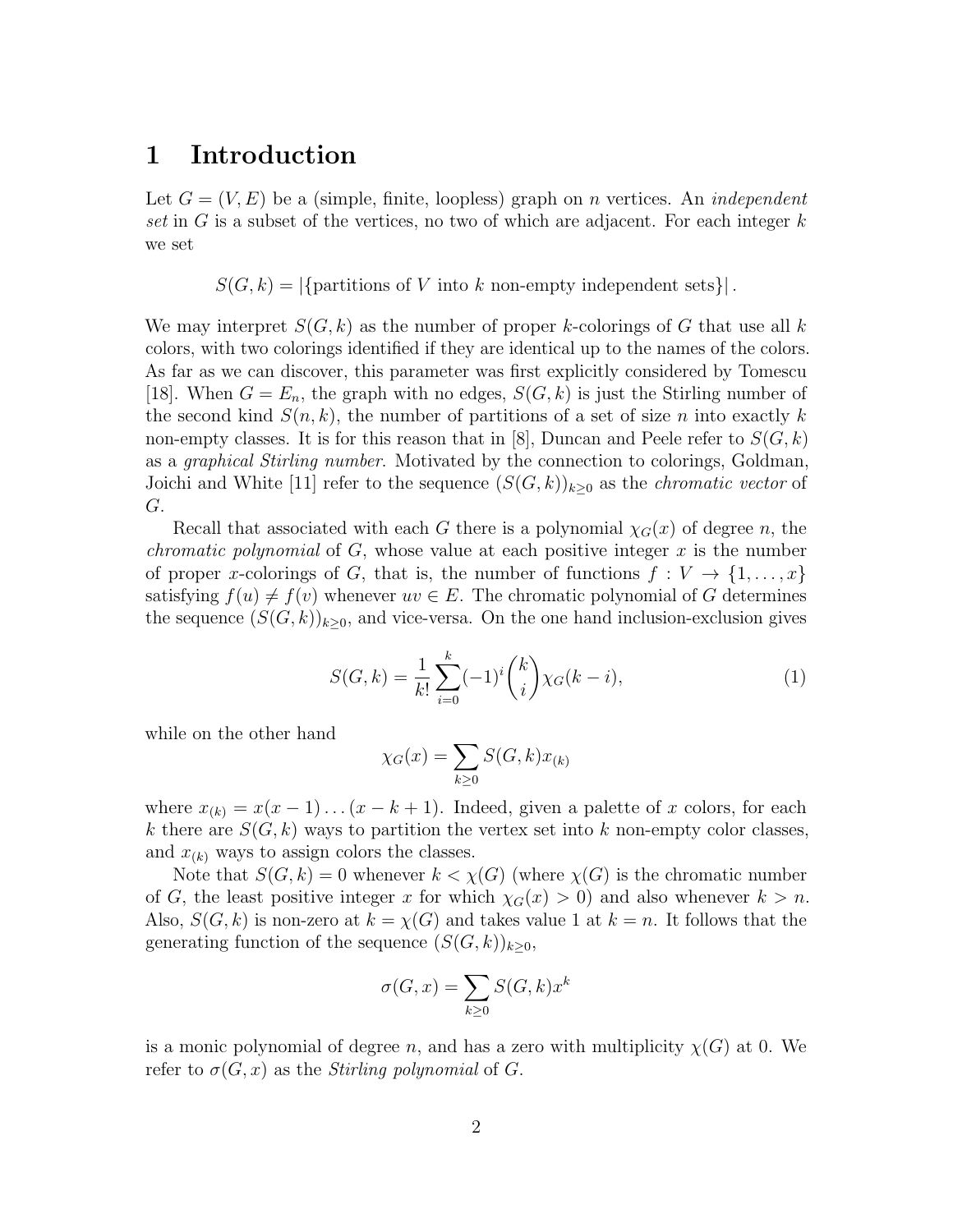The Stirling polynomial (arrived at via an alternate definition) was first considered by Korfhage [13], who established some basic properties and calculated it explicitly for some particular families of graphs (including forests). It was then extensively studied by Brenti [2] and Brenti, Royle and Wagner [4], who established large classes of graphs (including cycles) for which the Stirling polynomial has all real zeroes. Graphical Stirling numbers (in various guises) for some particular families of graphs have also been considered by Farrell and Whitehead [9], Duncan and Peele [8], Mohr and Porter [15], Goldman, Joichi and White [11], and Munagi [16].

There are some important consequences of the generating function of a sequence  $(a_k)_{k=0}^n$  of non-negative terms having all real zeroes. A theorem of Newton (see for example [17, page 504]) implies that such a sequence satisfies the ultra log-concavity relation

$$
\left(\frac{a_k}{\binom{n}{k}}\right)^2 \ge \left(\frac{a_{k-1}}{\binom{n}{k-1}}\right) \left(\frac{a_{k+1}}{\binom{n}{k+1}}\right)
$$

for  $k = 1, ..., n - 1$ , which in turn implies the usual log-concavity relation  $a_k^2 \geq$  $a_{k-1}a_{k+1}$ . If the sequence has no internal zeros (i.e., no k with  $a_{k-1} \neq 0$ ,  $a_k = 0$  and  $a_{k+1} \neq 0$ ) then log-concavity in turn implies that the sequence is unimodal, that is, that there is  $0 \leq k \leq n$  with  $a_0 \leq \ldots \leq a_k \geq \ldots \geq a_n$ .

Another consequence of real zeroes is that if  $X$  is a random variable supported on  $\{0, \ldots, n\}$  that takes value k with probability proportional to  $a_k$ , then X may be realized as the sum of  $n$  independent Bernoulli random variables, leading to the possibility of a central limit theorem and asymptotic normality.

**Definition 1.1.** A sequence  $(X_n)_{n>c}$  is said to be asymptotically normal if, for each  $x \in \mathbb{R}$ , we have

$$
\lim_{n \to \infty} \Pr\left(\frac{X_n - E(X_n)}{\sqrt{\text{Var}(X_n)}} \le x\right) = \frac{1}{\sqrt{2\pi}} \int_{-\infty}^x e^{-x^2/2} dx,
$$

with the convergence uniform in x.

In other words, a sequence is asymptotically normal if, suitably normalized, it tends in distribution to the standard normal. Note that if  $a_k$  counts the number of members of size  $k$  of some family, then  $X$  measures the size of a uniformly selected member of the family.

A seminal result in this area is due to Harper  $[12]$ . He proved that for each n, the generating function of the sequence  $(S(n, k))_{k>0}$  of the Stirling numbers of the second kind has all real zeroes, and used this to prove that the sequence of random variables  $(X_n^{\text{Stirling}})_{n\geq 0}$ , where  $X_n^{\text{Stirling}}$  is the number of classes in a uniformly chosen partition of a set of size  $n$  into non-empty classes, is asymptotically normal. The first aim of this note is to obtain an analog of Harper's result (and, as it turns out, a generalization) for the Stirling numbers of forests. In what follows  $B_n = \sum_{k=0}^n S(n, k)$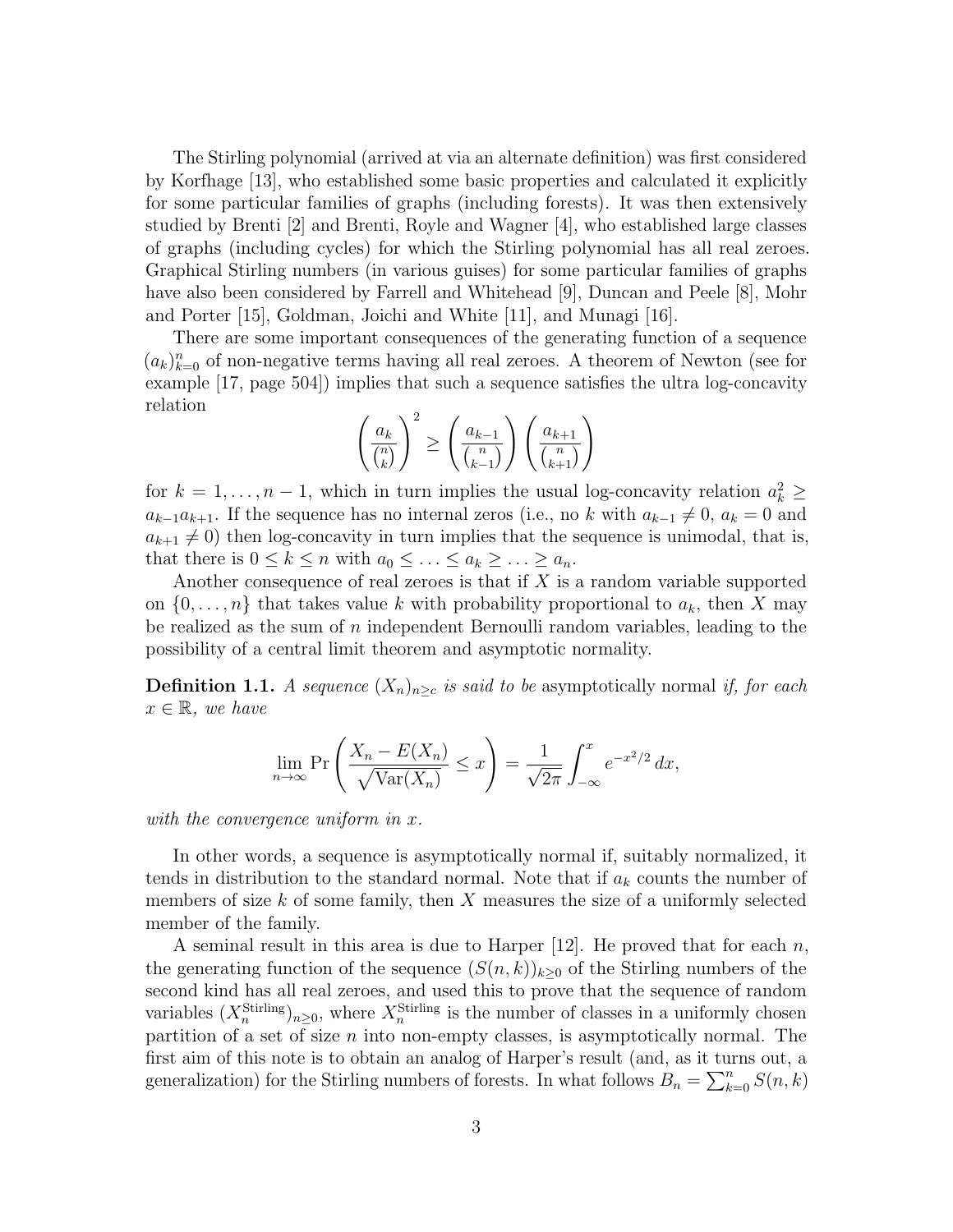is the nth Bell number, and  $W(n) = \log n - \log \log n + O(1)$  is the Lambert W function, the unique positive solution to  $W(n)e^{W(n)} = n$ .

**Theorem 1.2.** Let  $(F_n^{c(n)})_{n\geq 0}$  be a sequence of forests, with  $F_n^{c(n)}$  having n vertices and  $c(n)$  components. Let  $X_n^{c(n)}$  be the number of classes in a uniformly chosen partition of the vertex set of  $F_n^{c(n)}$  into non-empty independent sets. There is a constant  $C > 0$  such that if  $c(n) < C\sqrt{n/\log n}$  for all sufficiently large n, then the sequence  $(X_n^{c(n)})_{n\geq 0}$  is asymptotically normal, with

$$
E(X_n^{c(n)}) = \frac{\sum_{i\geq 0} {c(n)-1 \choose i} B_{n-i}}{\sum_{i\geq 0} {c(n)-1 \choose i} B_{n-1-i}} \tag{2}
$$

$$
= \frac{n}{W(n)} + O\left(\frac{1}{\log n}\right),\tag{3}
$$

and

=

$$
\text{Var}(X_n^{c(n)}) = \frac{\sum_{i \ge 0} {c(n)-1 \choose i} B_{n+1-i}}{\sum_{i \ge 0} {c(n)-1 \choose i} B_{n-1-i}} - \left(\frac{\sum_{i \ge 0} {c(n)-1 \choose i} B_{n-i}}{\sum_{i \ge 0} {c(n)-1 \choose i} B_{n-1-i}}\right)^2 - 1 \tag{4}
$$

$$
= \frac{n}{W(n)(W(n)+1)} + O\left(\frac{c(n)^2}{\log n}\right). \tag{5}
$$

**Conjecture 1.3.** The sequence  $(X_n^{c(n)})_{n\geq 0}$  is asymptotically normal for all  $1 \leq$  $c(n) \leq n$ .

The denominator of (2) turns out to be  $\sum_{k\geq 0} S(F_n^{c(n)}, k)$ , the total number of partitions of  $F_n^{c(n)}$  into non-empty independent sets. For general G, the quantity  $\sum_{k\geq 0} S(G, k)$  is referred to in [8] as the *Bell number* of G. For  $G = E_n$ , the Bell number is just the ordinary Bell number  $B_n$ .

We begin the proof of Theorem 1.2 by deriving an explicit expression for  $S(F_n^c, k)$ in terms of ordinary Stirling numbers. The same expression was obtain by Korfhage [13] using induction; our direct derivation is based on the fact that the chromatic polynomial of a forest depends only on how many vertices and components it has. This expression allows us to obtain a number of recurrences for  $\sigma(F_n^c, x)$ , which allow us to establish that  $\sigma(F_n^c, x)$  has all real zeros for all n and c, (a result already implicit in [2]) and that moreover the zeroes of the  $\sigma(F_n^c, x)$ 's exhibit a number of nice interlacing patterns, none of which have been previously observed.

**Definition 1.4.** Given two reals polynomials f and g, we say that  $f \prec g$  if all of the following conditions hold:

1. the zeroes of both f and g are all real and non-positive, and all negative zeroes of both have multiplicity one;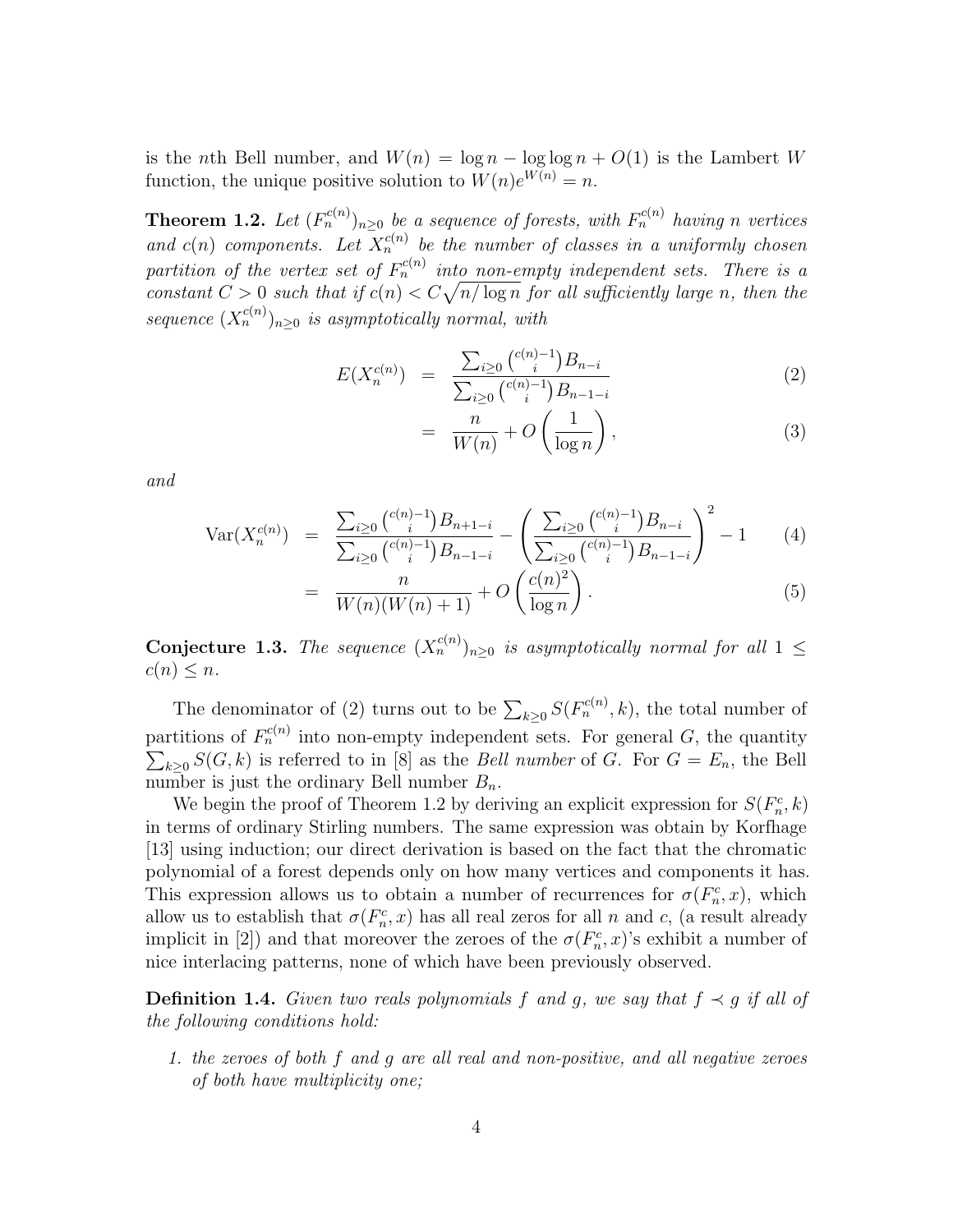- 2. the number of negative zeroes of g is either the same or one greater than the number of negative zeroes of f; and
- 3. if  $x_1, \ldots, x_m$  are the negative zeroes of g and  $y_1, \ldots, y_n$  are the negative zeroes of f, both written in decreasing order, then

$$
x_1 > y_1 > x_2 > y_2 > \ldots
$$

Note that this is not the same as saying that the roots of  $f$  and  $g$  interlace in the normal sense; we introduce the notation  $f \prec g$  to deal with the fact that most of the polynomials we will encounter have multiple zeroes at 0.

**Theorem 1.5.** Fix  $c \geq 1$  and  $n \geq c$ . We have the following interlacing relations between the zeroes of the  $\sigma(F_n^c, x)$ 's.

1. 
$$
\sigma(F_{c+1}^c, x) \prec \sigma(F_c^c, x)
$$
  
\n2.  $\sigma(F_n^c, x) \prec \sigma(F_{n+1}^c, x)$  for all  $n \geq c+1$   
\n3.  $\sigma(F_n^c, x) \prec \sigma(F_{n+1}^{c+1}, x)$   
\n4.  $\sigma(F_{c+1}^c, x) \prec \sigma(F_{c+1}^{c+1}, x)$   
\n5.  $\sigma(F_{n+1}^{c+1}, x) \prec \sigma(F_{n+1}^c, x)$  for all  $n \geq c+1$ 

$$
\sigma(F_1^1, x) \downarrow \sim
$$
\n
$$
\sigma(F_2^1, x) \leftarrow \sigma(F_2^2, x) \sim
$$
\n
$$
\sigma(F_3^1, x) \leftarrow \sigma(F_3^2, x) \leftarrow \sigma(F_3^3, x) \sim
$$
\n
$$
\sigma(F_4^1, x) \leftarrow \sigma(F_4^2, x) \leftarrow \sigma(F_4^3, x) \leftarrow \sigma(F_4^4, x)
$$

The interlacing patterns between the  $\sigma(F_n^c, x)'s$ . An arrow from P to Q (with P at the head) indicates that  $P \prec Q$ .

We prove Theorem 1.5 in Section 2, where we also derive (2) and (4). Known asymptotic estimates for Bell numbers, together with a general theory of asymptotic normality (which we briefly discuss in Section 4), then allows us to complete the proof of Theorem 1.2. The details are in Section 5.

The second aim of this note is to obtain an analog of Harper's result for the Stirling numbers of cycles.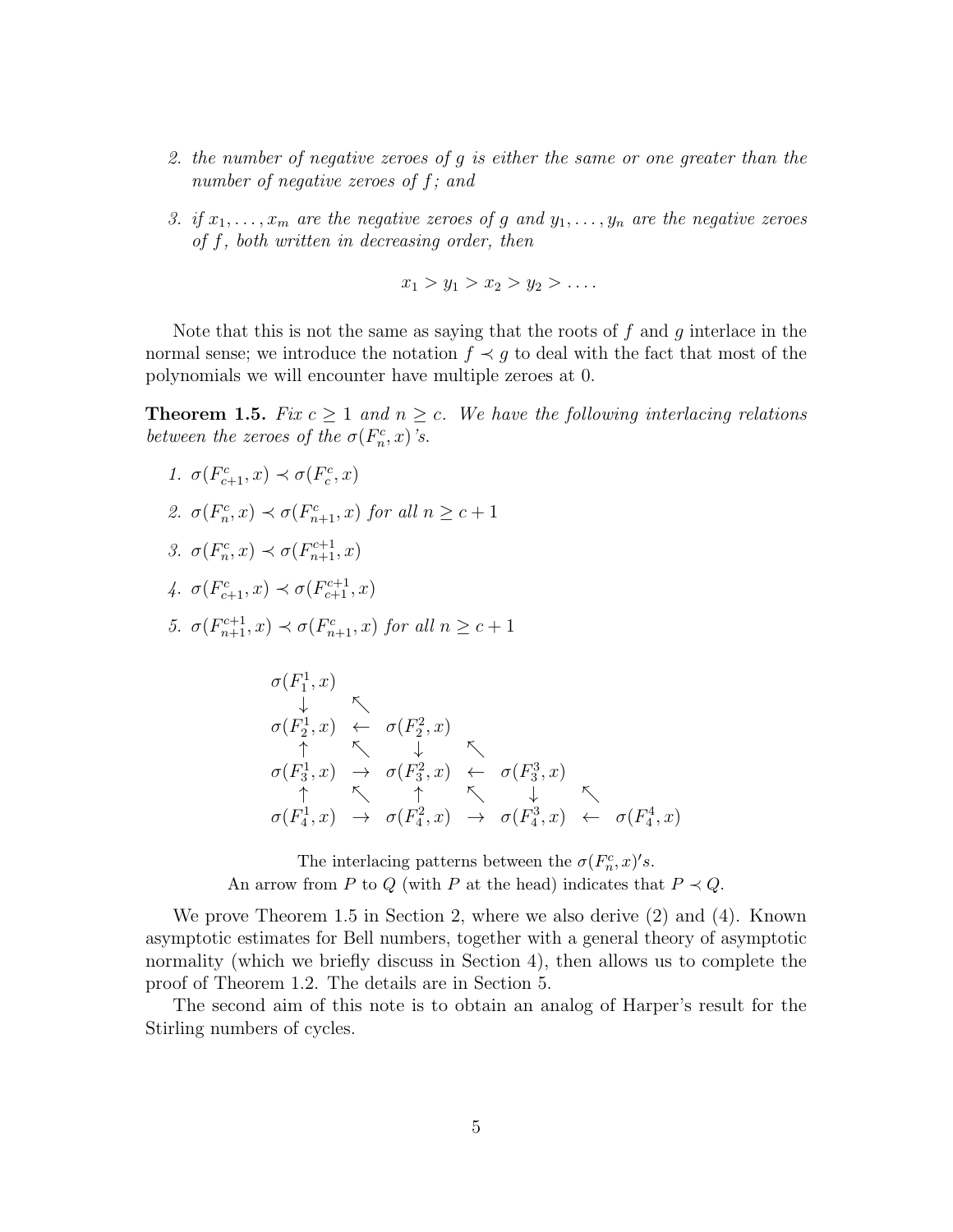**Theorem 1.6.** Let  $X_n^{\text{cycle}}$  be the number of classes in a uniformly chosen partition of the vertex set of the cycle  $C_n$  on n vertices into non-empty independent sets. The sequence  $(X_n^{\text{cycle}})_{n\geq 0}$  is asymptotically normal, with

$$
E(X_n^{\text{cycle}}) = \frac{\sum_{i \ge 0} (-1)^i B_{n-i}}{\sum_{i \ge 0} (-1)^i B_{n-1-i}}
$$
(6)

$$
= \frac{n}{W(n)} + O\left(\frac{1}{\log n}\right) \tag{7}
$$

and

$$
\text{Var}(X_n) = \frac{\sum_{i \ge 0} (-1)^i B_{n+1-i}}{\sum_{i \ge 0} (-1)^i B_{n-1-i}} - \left( \frac{\sum_{i \ge 0} (-1)^i B_{n-i}}{\sum_{i \ge 0} (-1)^i B_{n-1-i}} \right)^2 - 1 \tag{8}
$$

$$
= \frac{n}{W(n)(W(n)+1)} + O\left(\frac{1}{\log n}\right). \tag{9}
$$

In the course of the proof of Theorem 1.2 we will see that the Bell number of the cycle  $C_n$  is  $\sum_{i\geq 0}(-1)^i B_{n-1-i}$ . This expression also occurs in [7], where it shown to be the number of partitions of a set of size  $n$  into non-empty classes each of size at least 2. One of the main concerns of [7] is the quantity  $S^*(n, k)$ , the number of such partitions with exactly  $k$  classes, and it is shown that the random variable taking value k with probability proportional to  $S^*(n,k)$  is asymptotically normal. We do not see any connection, though, between this question and the question of graphical Stirling numbers of cycles, other than the coincidence between the Bell number of  $C_n$  and the total number of singleton-free partitions of  $[n]$ .

As with Theorem 1.2, we begin by deriving a recurrence for  $\sigma(C_n, x)$ . Ideally we would like to use this recurrence to give a direct proof of the fact that for each  $n \geq 3$ ,  $\sigma(C_n, x)$  has all real zeroes. This was already established in [4] (after having been conjectured by Brenti in [2]). The methods of [4] are circuitous, involving results of Wagner on partition polynomials [19], a detailed study of an operator that converts the Stirling polynomial into the chromatic polynomial, and facts about the locations in the complex plane of the zeroes of the chromatic polynomial of  $C_n$ . Unfortunately, we cannot see a direct proof. We can, however, use our recurrence for  $\sigma(C_n, x)$  to give a very direct proof of a strong consequence of real zeroes, namely ultra log-concavity of the sequence of coefficients.

**Theorem 1.7.** For each  $n \geq 3$  and k satisfying  $1 \leq k \leq n-1$ , we have

$$
\left(\frac{S(C_n,k)}{\binom{n}{k}}\right)^2 \ge \left(\frac{S(C_n,k-1)}{\binom{n}{k-1}}\right) \left(\frac{S(C_n,k+1)}{\binom{n}{k+1}}\right).
$$

Moreover for  $k \geq \chi(C_n)$  the inequalities above are strict.

We prove this (together with (6) and (8)) in Section 3, while the remainder of the proof of Theorem 1.6 is in Section 5.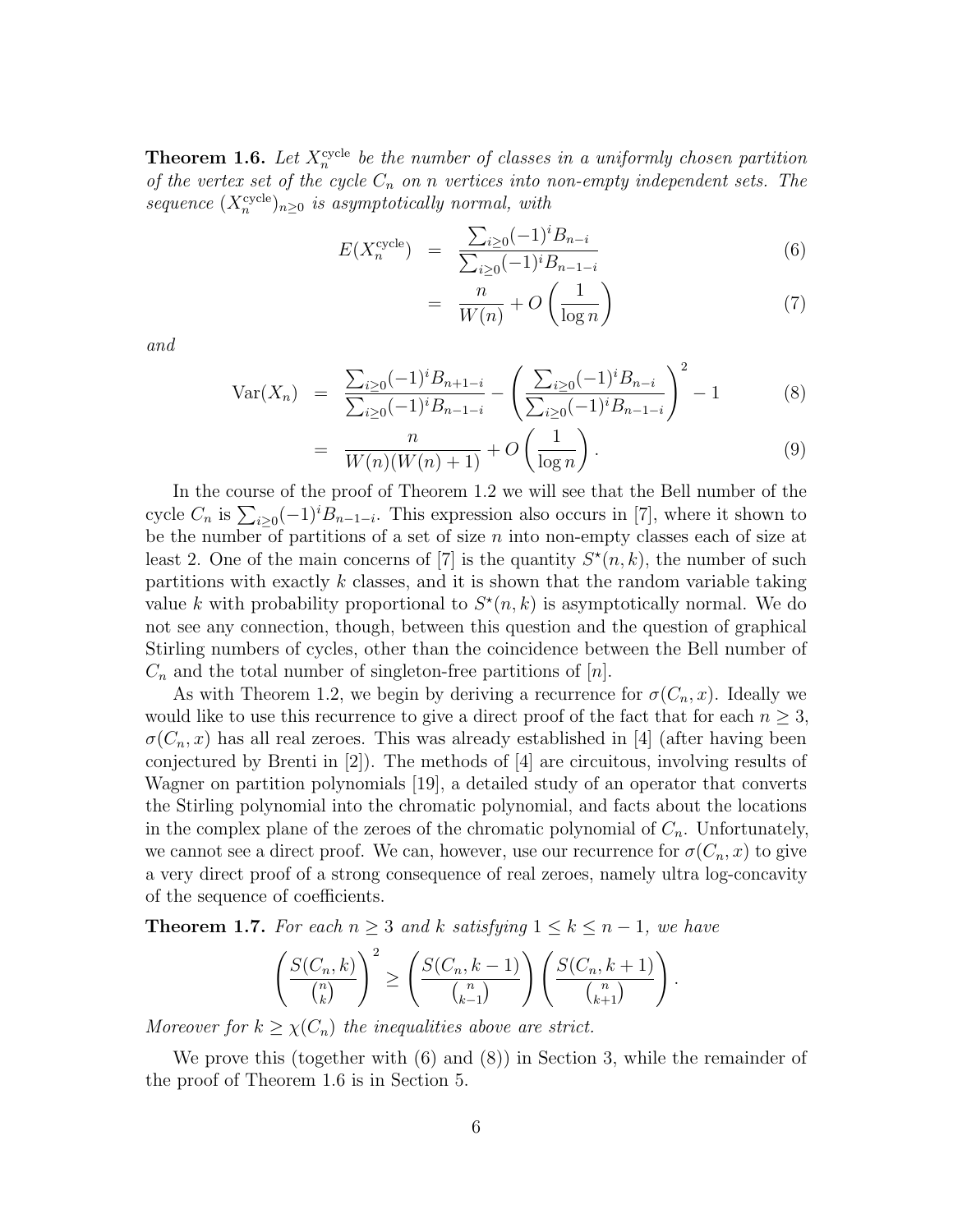### 2 Forests

Let  $F_n^c$  be a forest on n vertices with c components (throughout this section we will assume that  $c \ge 1$  and that  $n \ge c$ ). It is known that  $\sigma(F_n^c, x)$  has all real zeroes; this follows from a general result of Brenti [2, Theorem 3.20], together with Harper's result [12] that  $\sigma(E_n, x)$  has all real roots. In this section we derive an explicit expression for  $S(F_n^c, k)$ , which allows us to obtain a number of recurrence relations for  $\sigma(F_n^c, x)$ . These recurrences allow us to give a direct proof that  $\sigma(F_n^c, x)$  has all real zeroes, and moreover allows us to observe patterns between the zeroes of the Stirling polynomials of different forests (Theorem 1.5). Our explicit expression for  $S(F_n^c, k)$  also allows us to compute the mean and variance of  $X_n^c$  (the random variable defined in Theorem 1.2), a key step in the proof of Theorem 1.2.

The chromatic polynomial of  $F_n^c$  depends only on n and c, and not on  $F_n^c$  itself (specifically, if the components of  $F_n^c$  have  $a_1, \ldots, a_c$  vertices then

$$
\chi_{F_n^c}(x) = \prod_{i=1}^c \left( x(x-1)^{a_i-1} \right) = x^c (x-1)^{n-c},
$$

and so  $S(F_n^c, k)$  also depends only on n and c. This allows us to chose a convenient forest to facilitate the calculation of  $S(F_n^c, k)$ . Let  $F_n^c$  consist of a star on  $n - c - 1$ vertices together with  $c - 1$  isolated vertices. We have

$$
S(F_n^c, k) = \sum_{i \ge 0} {c-1 \choose i} S(n-1-i, k-1).
$$
 (10)

Indeed, in a partition counted by  $S(F_n^c, k)$ , the vertex at the center of the star cannot be in the same class as any of the leaves of the star, but there are no other restrictions. We get a valid partition of the vertex set into  $k$  classes by first choosing an arbitrary subset of size  $i$   $(i \in \{0, \ldots, c-1\})$  of the isolated vertices to be in the same class as the center of the star, and then choosing an arbitrary partition of the remaining  $n-1-i$  vertices into  $k-1$  classes. Note that for  $c=1$  (the case of trees), the right-hand side of (10) reduces to  $S(n-1, k-1)$ , a fact observed in [8].

By  $(10)$  we have

$$
\sigma(F_n^c, x) = \sum_{k \ge 0} x^k \sum_{i \ge 0} {c-1 \choose i} S(n-1-i, k-1)
$$

$$
= x \sum_{i \ge 0} {c-1 \choose i} S_{n-1-i}(x)
$$

where  $S_n(x) = \sum_k S(n, k)x^k$  is the generating function of the ordinary Stirling numbers of the second kind. This relation was first observed by Korfhage [13], where an inductive proof was given.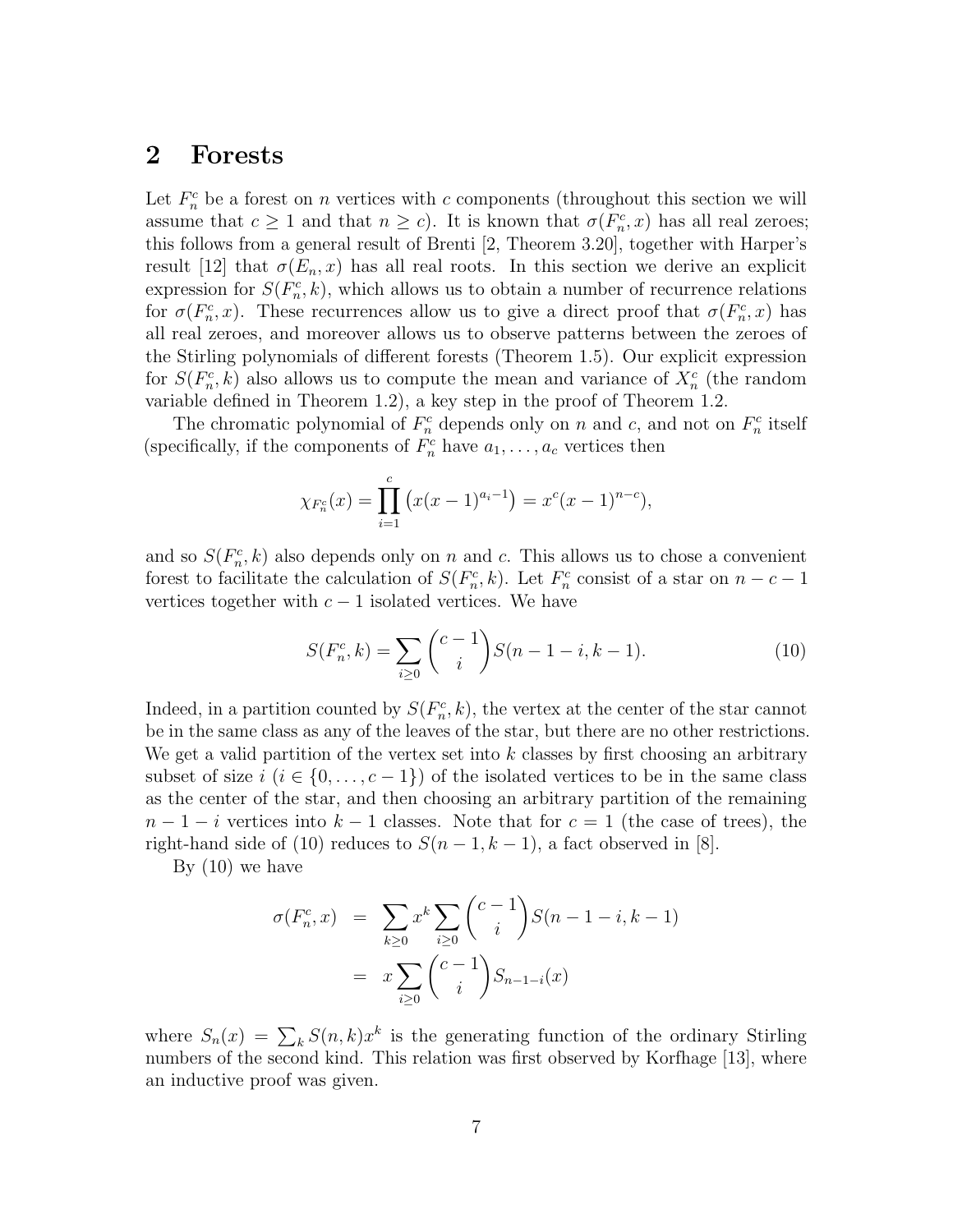It is well known that the polynomials  $S_n(x)$  satisfy the recurrence

$$
S_n(x) = (x + xD)S_{n-1}(x)
$$
\n(11)

for  $n \geq 2$  (where D is differentiation with respect to x), with the initial condition  $S_1(x) = x$ . It follows by linearity that the polynomials  $\sigma(F_n^c, x)$  satisfy

$$
\frac{\sigma(F_{n+1}^c, x)}{x} = (x + xD) \left( \frac{\sigma(F_n^c, x)}{x} \right)
$$
\n(12)

.

for all  $n \geq c$ . The initial condition for this recurrence is obtained by considering any forest  $F_c^c$  on c vertices with c components. There is only one such, the empty graph  $E_c$  on c vertices, and so  $\sigma(F_c^c, x) = S_c(x)$ .

We are now in a position to establish that  $\sigma(F_n^c, x)$  has all real zeroes, and moreover that  $\sigma(F_{c+1}^c, x) \prec \sigma(F_c^c, x)$  and  $\sigma(F_n^c, x) \prec \sigma(F_{n+1}^c, x)$  for all  $n \geq c+1$ (items 1 and 2 of Theorem 1.5). We begin with the first of these statements.

From [12] we know that  $\sigma(F_c^c, x)/x$  is a polynomial of degree  $c-1$  which is positive at 0 and whose roots  $r_1, \ldots, r_{c-1}$  are all real and satisfy  $0 > r_1 > \ldots > r_{c-1}$ . Since  $\chi(F_{c+1}^c, x) = 2$ , we have that  $\sigma(F_{c+1}^c, x)$  has a zero of multiplicity 2 at 0. We now consider the sign of  $\sigma(F_{c+1}^c, x)$  at  $x = r_i$  for each i. By (12) we have

$$
\sigma(F_{c+1}^c, r_i) = r_i \sigma(F_c^c, r_i) + r_i^2 D\left(\frac{\sigma(F_c^c, x)}{x}\right)\Big|_{x=r_i}
$$

The first term on the right-hand side above is 0, and the second has the same sign as that of the derivative of  $\sigma(F_c^c, x)/x$  at  $x = r_i$ . If follows that for odd i,  $\sigma(F_{c+1}^c, r_i)$ is positive, while for even i it is negative. We conclude that  $\sigma(F_{c+1}^c, x)$  has zeroes between  $r_{i+1}$  and  $r_i$  for each  $i \in \{1, \ldots, c-2\}$ . If c is odd then  $\lim_{x \to -\infty} \sigma(F_{c+1}^c, x) =$  $\infty$  and so, since  $\sigma(F_{c+1}^c, r_{c-1})$  is negative, there is a zero of  $\sigma(F_{c+1}^c, x)$  below  $r_{c-1}$ , and the same conclusion can be reached by similar reasoning if  $c$  is even. This accounts for  $c+1$  zeroes of  $\sigma(F_{c+1}^c, x)$ , and since it is a polynomial of degree  $c+1$  there are no more. It follows that  $\sigma(F_{c+1}^c, x) \prec \sigma(F_c^c, x)$ .

For item 2 of Theorem 1.5 we prove two statements by a parallel induction on  $n$ . First, for each  $n \geq c+1$ , the polynomial  $\sigma(F_n^c, x)$  has all real non-positive zeroes, has a zero of multiplicity 2 at 0, and otherwise has distinct zeroes. Second, for  $n \geq c+1$ , we have  $\sigma(F_n^c, x) \prec \sigma(F_{n+1}^c, x)$ . The base case  $(n = c + 1)$  for the first statement has been established in the previous paragraph. For each  $n \geq c+1$  we simultaneously establish the second statement for n and the first for  $n + 1$  using an argument very similar to that presented in the previous paragraph, the details of which we leave to the reader.

The recurrence (12) relates the Stirling polynomials of forests with differing numbers of vertices on the same number of components. There is also a recurrence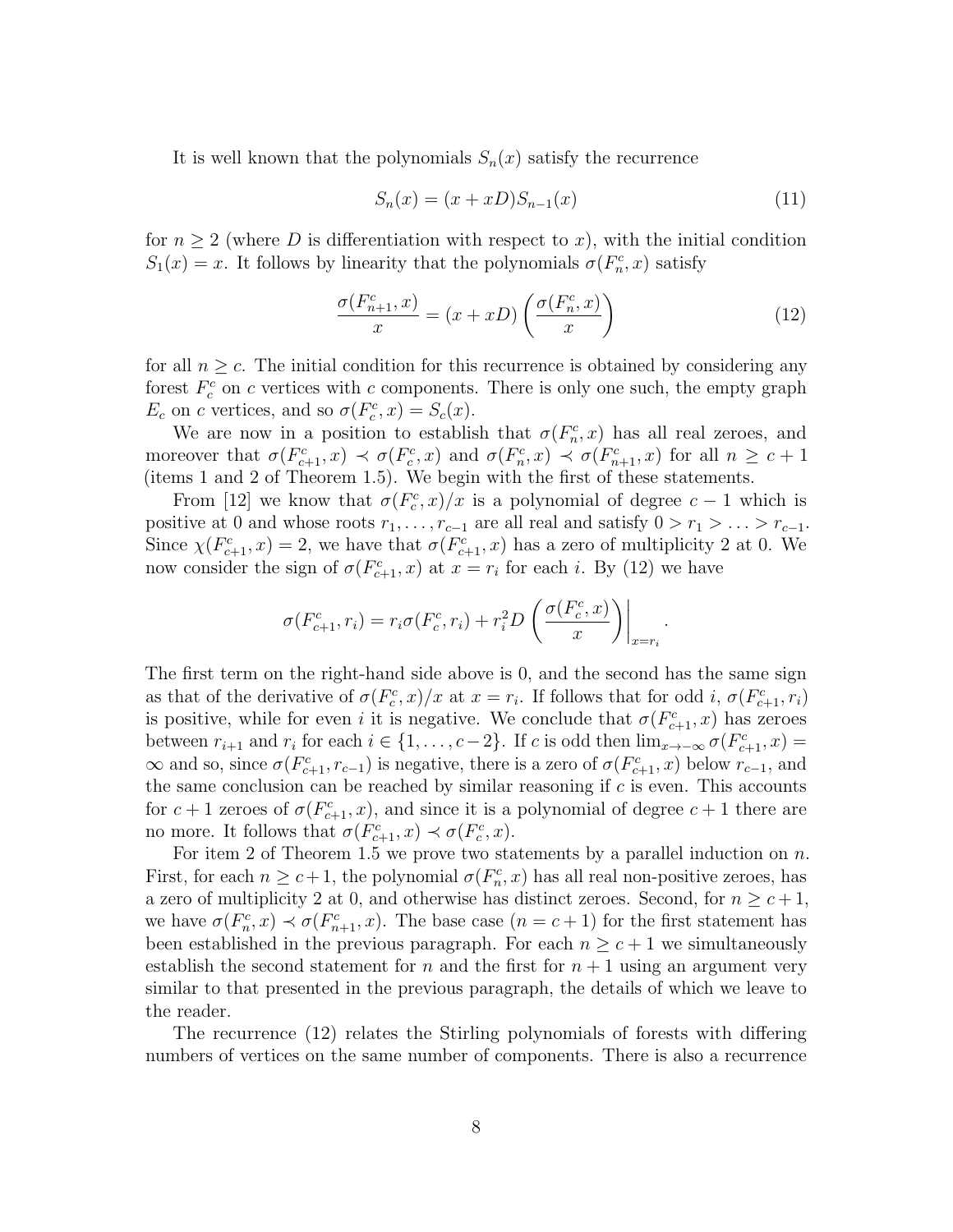relating the Stirling polynomials forests on the same number of vertices with different numbers of components, namely

$$
\sigma(F_{n+1}^{c+1}, x) = \sigma(F_{n+1}^{c}, x) + \sigma(F_{n}^{c}, x)
$$
\n(13)

To see this, note that

$$
S(F_n^c, k) = \sum_{i \ge 0} {c-1 \choose i} S(n-1-i, k-1) = \sum_{i \ge 0} {c-1 \choose i-1} S(n-i, k-1).
$$

and so, using Pascal's identity,

$$
S(F_{n+1}^c, k) + S(F_n^c, k) = \sum_{i \ge 0} \left( \binom{c-1}{i-1} + \binom{c-1}{i} \right) S(n-i, k-1)
$$
  
= 
$$
\sum_{i \ge 0} \binom{c}{i} S(n-i, k-1)
$$
  
= 
$$
S(F_{n+1}^{c+1}, k).
$$

Using (13) together with items 1 and 2 of Theorem 1.5, we can easily establish items 3, 4 and 5 of the theorem. We begin by considering  $(13)$  when  $n = c$ . If  $r_1 > r_2 \ldots > r_{c-1}$  are the negative zeroes of  $\sigma(F_c^c, x)$  and  $s_1 > s_2 > \ldots > s_{c-1}$  the negative zeroes of  $\sigma(F_{c+1}^c, x)$ , we know that

$$
0 > r_1 > s_1 > \ldots > r_{c-1} > s_{c-1},
$$

and from (13) we get that  $\sigma(F_{c+1}^{c+1}, x)$  is positive at  $x = r_i$  and  $x = s_i$  for all odd *i*, and negative at  $x = r_i$  and  $x = s_i$  for all even *i*. Since  $\sigma(F_{c+1}^{c+1}, x)$  has a zero of multiplicity 1 at 0 and has positive derivative at 0, it follows that  $\sigma(F_{c+1}^{c+1}, x)$  must have a zero between  $r_1$  and 0, as well as between  $r_{i+1}$  and  $s_i$  for  $i \in \{1, \ldots, c-2\}$ . By considering  $\lim_{x\to-\infty} \sigma(F_{c+1}^{c+1}, x)$  we also find that there is a zero below  $s_{c-1}$ . This accounts for all  $c+1$  zeroes, and we conclude that  $\sigma(F_{c+1}^c, x) \prec \sigma(F_{c+1}^{c+1}, x)$  and  $\sigma(F_c^c, x) \prec \sigma(F_{c+1}^{c+1}, x)$ . The verification of all the remaining statements in Theorem 1.5 is very similar, and we leave the details to the reader.

We now derive expressions for the mean and variance of  $X_n^c$ , the number of classes in a uniformly chosen partition of  $F_n^c$  into non-empty independent sets, in terms of Bell numbers. We begin by noting that

$$
E(X_n^c) = \frac{\sum_{k\geq 0} k S(F_n^c, k)}{\sum_{k\geq 0} S(F_n^c, k)}.
$$
\n(14)

Using (10) we see that the denominator of (14) is  $\sum_{i\geq 0}$   $\binom{c-1}{i}$  $\binom{-1}{i}B_{n-1-i}$  (this is the Bell number of  $F_n^c$ , the total number of partitions into non-empty independent sets).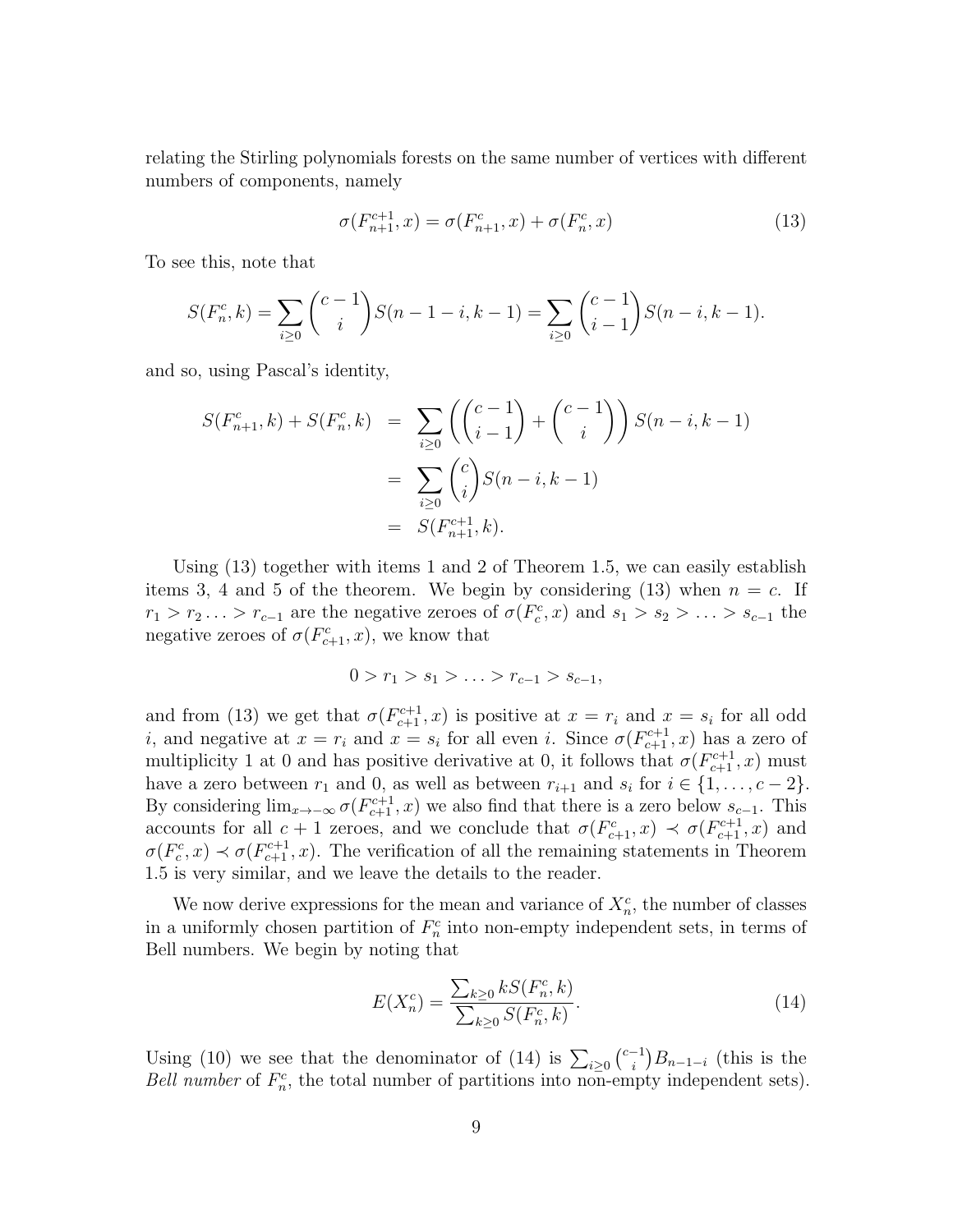Using the recurrence  $S(n+1, k) = kS(n, k) + S(n, k-1)$  (valid for  $(n, k) \neq (0, 0)$ , with initial conditions  $S(0,0) = 1$  and  $S(n,0) = S(0,k) = 0$  for  $n, k > 0$ , we get

$$
kS(n-1-i,k-1) = S(n-i,k-1) - S(n-1-i,k-2) + S(n-1-i,k-1),
$$

and so, again using (10), the numerator of (14) is  $\sum_{i\geq 0} {c-i \choose i}$  $\binom{-1}{i}B_{n-i}$ . This gives (2). The basic recurrence for the Stirling numbers also gives

$$
k^{2}S(n-1-i, k-1) = S(n+1-i, k-1) - 2S(n-i, k-2) + 2S(n-i, k-1) +S(n-1-i, k-3) - 3S(n-1-i, k-2) + S(n-1-i, k-1).
$$

From this it follows that

$$
\sum_{i\geq 0} \binom{c-1}{i} \sum_{k\geq 0} k^2 S(n-1-i, k-1) = \sum_{i\geq 0} \binom{c-1}{i} \left( B_{n+1-i} - B_{n-1-i} \right)
$$

and so

$$
E((X_n^c)^2) = \frac{\sum_{i\geq 0} {c-1 \choose i} (B_{n+1-i} - B_{n-1-i})}{\sum_{i\geq 0} {c-1 \choose i} B_{n-1-i}},
$$

from which (4) easily follows.

## 3 Cycles

We begin this section by deriving a recurrence for  $S(C_n, k)$  that will allow us to compute the mean and variance of the number of colors in a randomly chosen coloring of the cycle, and which will also be the key to Theorem 1.7.

Let  $P_n$  be the path on *n* vertices. The graphical Stirling numbers  $S(C_n, k)$  satisfy the recurrence

$$
S(C_n, k) = S(n-1, k-1) - S(C_{n-1}, k) = S(P_n, k) - S(C_{n-1}, k)
$$
 (15)

valid for all  $n \geq 4$  and all k, with initial conditions  $S(C_3, 3) = 1$  and  $S(C_3, k) = 0$ for  $k \neq 3$ . To see this recurrence, note that as a special case of (12) we have  $S(n-1, k-1) = S(P_n, k)$ . Among the partitions of  $P_n$  into k non-empty independent sets, those in which the first and last vertices of  $P_n$  fall into different classes are in one-to-one correspondence with partitions of the vertex set of  $C_n$  into k non-empty independent sets (so there are  $S(C_n, k)$  such). The remaining partitions (in which the first and last vertices of  $P_n$  fall into the same class) are in one-to-one correspondence with partitions of the vertex set of  $C_{n-1}$  into k non-empty independent sets (so there are  $S(C_{n-1}, k)$  such).

From (15) we get the polynomial recurrences

$$
\sigma(C_n, x) = xS_{n-1}(x) - \sigma(C_{n-1}, x) \n= \sigma(P_n, x) - \sigma(C_{n-1}, x)
$$
\n(16)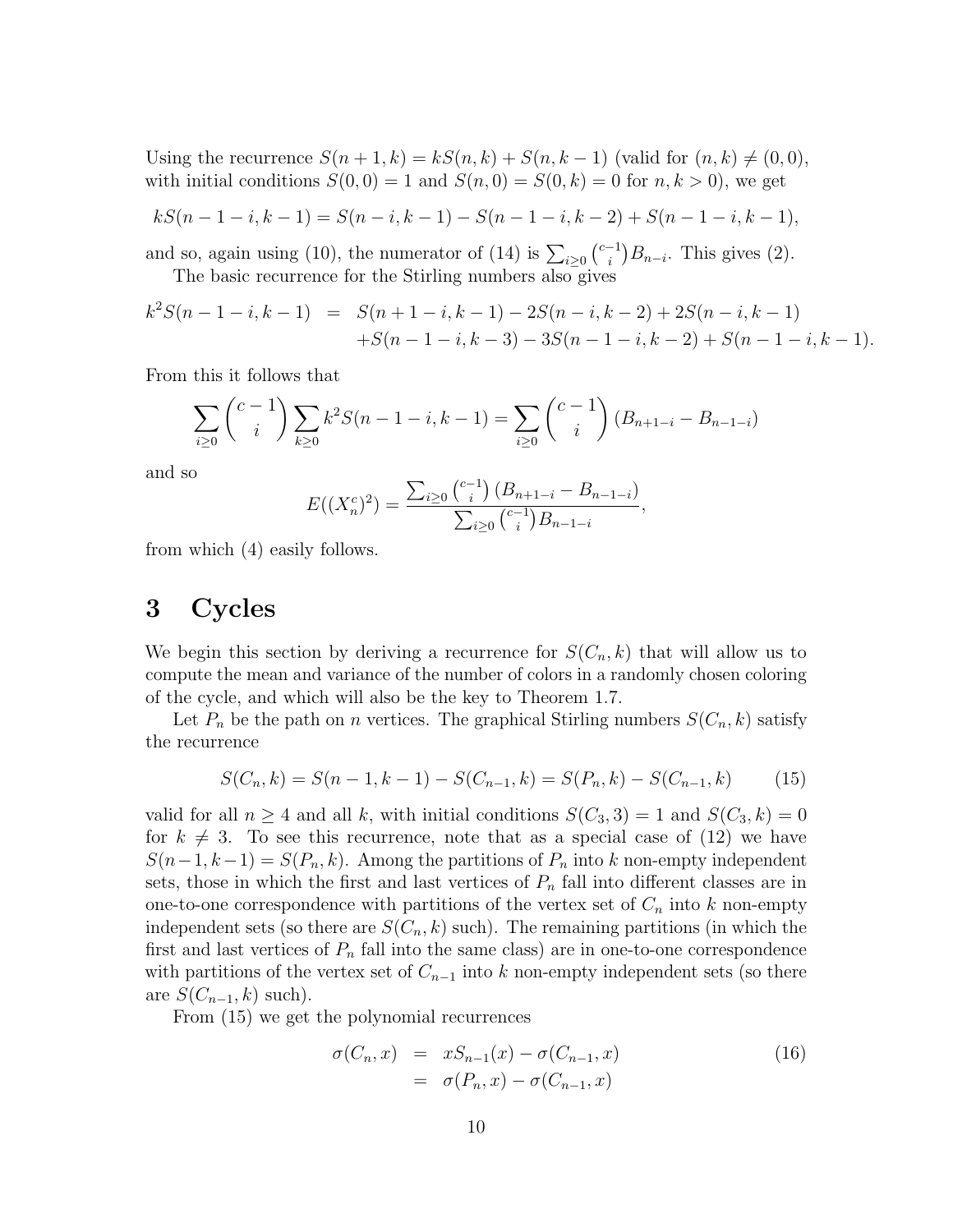for  $n \geq 4$ , with initial condition  $\sigma(C_3, x) = x^3$ . Iterating (16) we find that

$$
\sigma(C_n, x) = x \sum_{i=1}^{n-1} (-1)^{i+1} S_{n-i}(x)
$$
  
= 
$$
\sum_{k \ge 0} x^k \sum_{i \ge 0} (-1)^i S(n-1-i, k-1)
$$

a formula that is valid for all  $n \geq 2$  if we interpret  $C_2$  to be a single edge. Recalling (11), we also have the recurrence

$$
\sigma(C_n, x) = x\left( (x + xD) \left( \frac{\sigma(C_{n-1}, x)}{x} \right) \right) + (-1)^n x^2 \tag{17}
$$

for  $n \geq 3$ , with initial condition  $\sigma(C_2, x) = x^2$ .

From here we see no way of obtaining a direct proof that  $\sigma(C_n, x)$  has all real zeroes, the problem being that although the operator  $x(x + xD)(1/x)$ , when applied to a polynomial, preserves the property of having real zeroes, we cannot say the same with the addition of the  $(-1)^n x^2$  term. However, we do easily obtain a slightly weaker statement, the log-concavity of the sequence  $(S(C_n, k)/\binom{n}{k}$  $\binom{n}{k}\}_{k=0}^n$  (Theorem 1.7). Our strategy is to show that the  $x(x + xD)(1/x)$  operator preserves ultra log-concavity, and then to deal with the  $(-1)^n x^2$  term by observing that it only impacts a bounded number of the ultra log-concavity relations, which can be dealt with by hand using our knowledge of the chromatic polynomial of the cycle.

Let  $P(x) = \sum_{k=2}^{n} a_k x^k$  satisfy  $n \ge 3$  and  $a_k > 0$  for each  $3 \le k \le n$ . We begin by observing that if  $\overline{P(x)}$  is ultra log-concave then so too is  $Q(x) = x(x + xD)(1/x)P(x)$ , and that moreover for each  $k \geq 3$  (or  $k \geq 2$  if  $a_2 > 0$ ) the ultra log-concavity inequalities for  $Q(x)$  are all strict. To see this, note that we have

$$
Q(x) = a_2 x^2 + \left(\sum_{k=3}^n (a_{k-1} + (k-1)a_k)x^k\right) + a_n x^{n+1}.
$$

To show ultra log-concavity of  $Q(x)$  with strict inequalities for  $k \geq 3$  (or  $k \geq 2$  in the case  $a_2 > 0$ , we need to establish the three relations

$$
\left(\frac{a_2+2a_3}{\binom{n+1}{3}}\right)^2 > \left(\frac{a_2}{\binom{n+1}{2}}\right)\left(\frac{a_3+3a_4}{\binom{n+1}{4}}\right),\tag{18}
$$

$$
\left(\frac{a_{n-1} + (n-1)a_n}{\binom{n+1}{n}}\right)^2 > \left(\frac{a_n}{\binom{n+1}{n+1}}\right)\left(\frac{a_{n-2} + (n-2)a_{n-1}}{\binom{n+1}{n-1}}\right),\tag{19}
$$

and, for  $k = 4, ..., n - 1$ ,

$$
\left(\frac{a_{k-1} + (k-1)a_k}{\binom{n+1}{k}}\right)^2 > \left(\frac{a_{k-2} + (k-2)a_{k-1}}{\binom{n+1}{k-1}}\right)\left(\frac{a_k + ka_{k+1}}{\binom{n+1}{k+1}}\right). \tag{20}
$$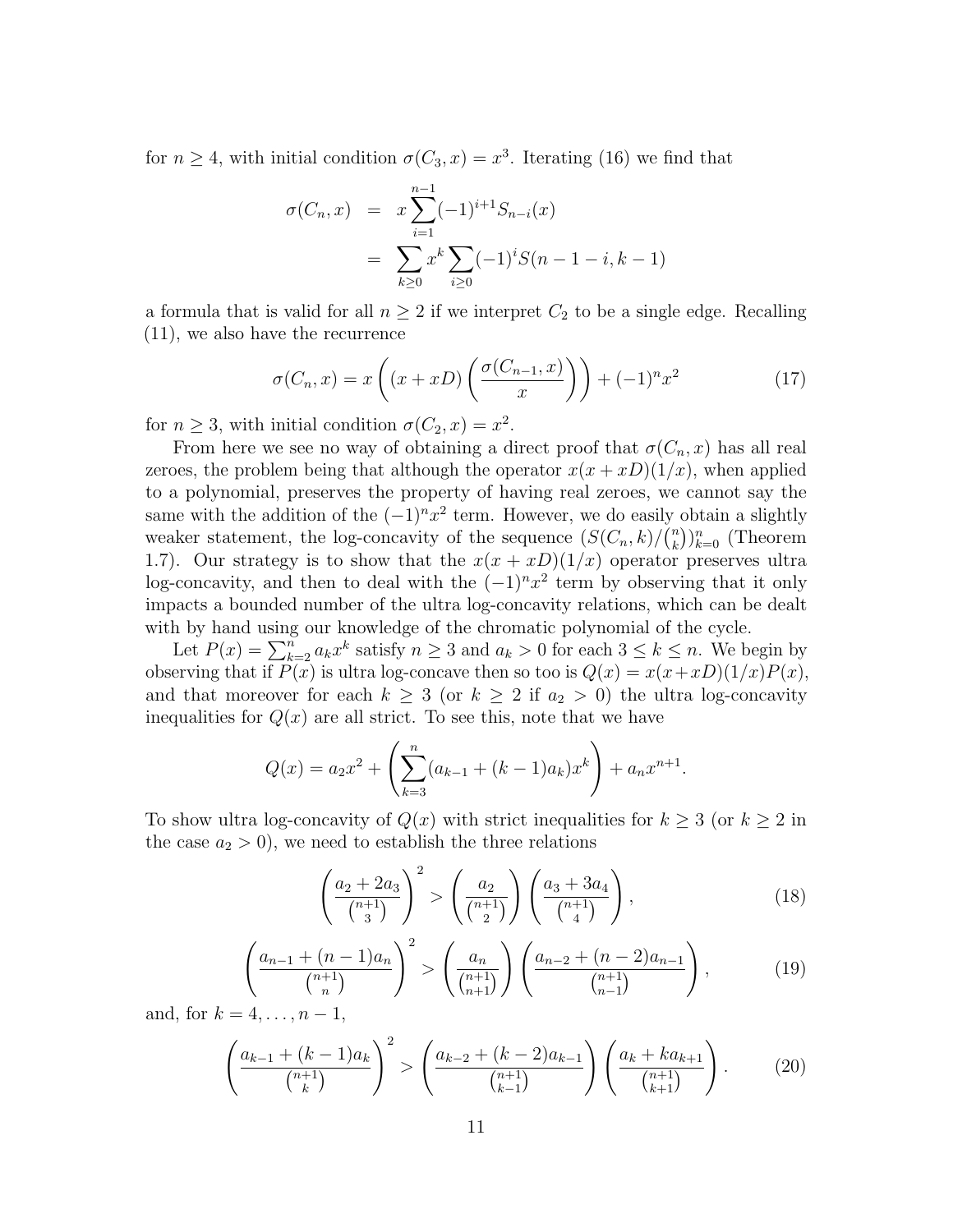After some algebra, (18) is seen to be implied by (thought not equivalent to)  $a_3^2/(n-$ 1) ≥  $a_2a_4/(n-2)$ , which for  $n \geq 3$  easily follows from  $\left(a_3\right)\binom{n}{3}$  ${n \choose 3}^2 \ge (a_2 / {n \choose 2})^2$  $\binom{n}{2}$   $\left( \frac{a_4}{\binom{n}{4}} \right)$  $\binom{n}{4}$ , a consequence of the ultra log-concavity of  $P(x)$ . Similarly (19) is implied by  $a_{n-1}^2/(n+1) \ge 2a_{n-2}a_n/n$ , a consequence of  $(a_{n-1}/\binom{n}{n-1})$  ${n \choose n-1}^2 \geq (a_{n-2}/\binom{n}{n-1})^2$  $\binom{n}{n-2}$   $\left(\frac{a_n}{n}\right)$  $\binom{n}{n}$ . This leaves (20), which certainly holds if each of

$$
\left(\frac{a_{k-1}}{\binom{n+1}{k}}\right)^2 > \left(\frac{a_{k-2}}{\binom{n+1}{k-1}}\right)\left(\frac{a_k}{\binom{n+1}{k+1}}\right),\tag{21}
$$

$$
(k-1)^2 \left(\frac{a_k}{\binom{n+1}{k}}\right)^2 > k(k-2) \left(\frac{a_{k-1}}{\binom{n+1}{k-1}}\right) \left(\frac{a_{k+1}}{\binom{n+1}{k+1}}\right),\tag{22}
$$

and

$$
2(k-1)\left(\frac{a_{k-1}}{\binom{n+1}{k}}\right)\left(\frac{a_k}{\binom{n+1}{k}}\right) - (k-2)\left(\frac{a_{k-1}}{\binom{n+1}{k-1}}\right)\left(\frac{a_k}{\binom{n+1}{k+1}}\right) > k\left(\frac{a_{k-2}}{\binom{n+1}{k-1}}\right)\left(\frac{a_{k+1}}{\binom{n+1}{k+1}}\right) \tag{23}
$$

hold. From  $\left(a_{k-1}/\binom{n}{k}\right)$  $\binom{n}{k-1}^2 \geq \left( \frac{a_{k-2}}{\binom{n}{k-1}} \right)^2$  $\binom{n}{k-2}$   $\left(a_k\right)\binom{n}{k}$  $\binom{n}{k}$ ) we get (21) (after some algebra it reduces to  $k^2 > k^2 - 1$ , and from  $\left(\frac{a_k}{k}\right)^n$  $\binom{n}{k}$  $\binom{2}{k} \geq \left( \frac{a_{k-1}}{\binom{n}{k-1}} \right)^{2}$  $\binom{n}{k-1}$   $\left( a_{k+1} \binom{n}{k+1} \right)$  we get (22) (it reduces to  $(k-1)^2(n-k+1)^2 > ((k-1)^2-1)((n-k+1)^2-1)$ ). Finally  $(23)$  follows (after some algebra) for all k in the given range (and more generally for  $n > k - 2$ ) from another consequence of the ultra log-concavity of  $P(x)$ , namely  $\left( \frac{a_{k-1}}{\mu} \right)$  $\binom{n}{k-1}$ )  $\left(a_k\middle/\binom{n}{k}\right)$  $\binom{n}{k}$ )  $\geq \frac{(a_{k-2}/\binom{n}{k-1})}{n}$  $\binom{n}{k-2}$   $\left( a_{k+1}/\binom{n}{k+1} \right)$ .

We now prove Theorem 1.7 by induction on n. The base case  $n = 3$  is trivial. If  $n \geq 3$  is odd, then (by the inductive hypothesis and the observation of the previous paragraphs),  $x(x + xD)(\sigma(C_{n-1}, x)/x)$  is ultra log-concave with strict inequalities for  $k \geq 2$ , and, since  $C_{n-1}$  is connected and bipartite, the coefficient of  $x^2$  is 1. It easily follows that  $\sigma(C_n, x) = x(x + xD)(\sigma(C_{n-1}, x)/x) - x^2$  is ultra log-concave with strict inequalities for  $k \geq 3$ . For even  $n \geq 3$ ,  $x(x + xD)(\sigma(C_{n-1}, x)/x)$  is also ultra log-concave with strict inequalities for  $k \geq 3$ , but, since  $C_{n-1}$  is not bipartite, the coefficient of  $x^2$  is 0. To conclude ultra log-concavity of  $\sigma(C_n, x) =$  $x(x + xD)(\sigma(C_{n-1}, x)/x) + x^2$  with strict inequalities for  $k \ge 3$  we also need to show that

$$
\left(\frac{S(C_n,3)}{\binom{n}{3}}\right)^2 > \frac{S(C_n,4)}{\binom{n}{4}\binom{n}{2}}.\tag{24}
$$

Using  $\chi_{C_n}(x) = (-1)^n(x-1) + (x-1)^n$  and (1) we get

$$
S(C_n,3) = \frac{\chi_{C_n}(3) - 3\chi_{C_n}(2)}{3!} = \frac{2^n - (-1)^n - 3}{6}
$$

and

$$
S(C_n, 4) = \frac{\chi_{C_n}(4) - 4\chi_{C_n}(3) + 6\chi_{C_n}(2)}{4!} = \frac{3^n - 4 \cdot 2^n + (-1)^n + 6}{24}
$$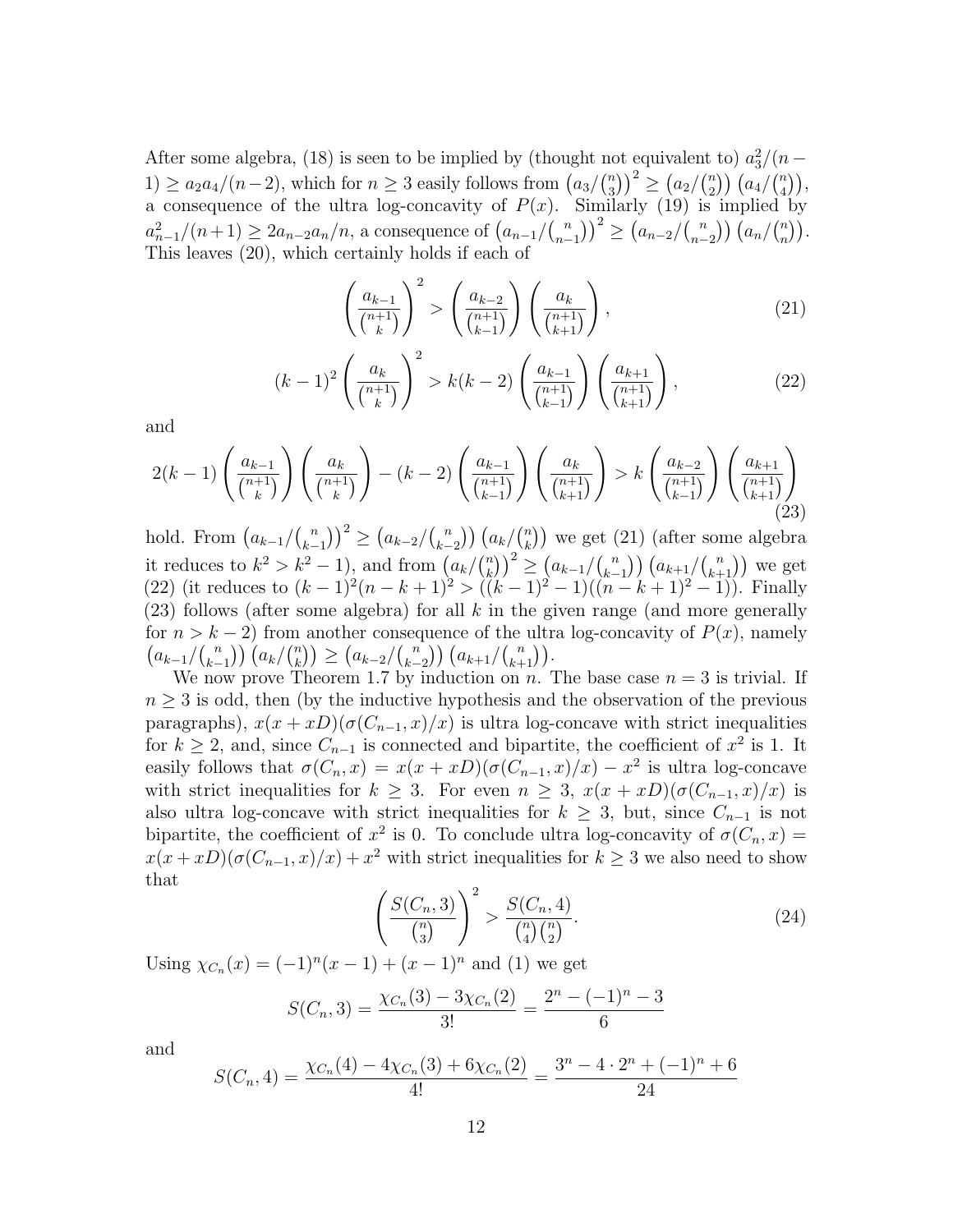from which (24) follows for  $n \geq 4$ .

Our recurrence for  $S(C_n, k)$  also allows us to compute the expectation and variance of  $X_n^{\text{cycle}}$ , the number of classes in a uniformly chosen partition of the vertex set of  $C_n$  into non-empty independent sets. Iterating (15) we get

$$
S(C_n, k) = \sum_{i \ge 0} (-1)^i S(n - 1 - i, k - 1)
$$

and so

$$
E(X_n^{\text{cycle}}) = \frac{\sum_{i \ge 0} (-1)^i \sum_{k \ge 0} kS(n-1-i, k-1)}{\sum_{i \ge 0} (-1)^i \sum_{k \ge 0} S(n-1-i, k-1)}
$$

and

$$
E((X_n^{\text{cycle}})^2) = \frac{\sum_{i\geq 0} (-1)^i \sum_{k\geq 0} k^2 S(n-1-i, k-1)}{\sum_{i\geq 0} (-1)^i \sum_{k\geq 0} S(n-1-i, k-1)}.
$$

The calculations made in Section 2 to verify (2) and (4) also easily yield (6) and (8).

#### 4 Asymptotic normality

The connection between real zeros and asymptotic normality was first made by Lévy [14], and rediscovered by Harper [12], who was considering the specific problem of the Stirling numbers of the second kind. It has since been presented in a more general form by numerous authors, including Bender [3], Canfield [5] and Godsil [10]. The following general result is from [3].

**Theorem 4.1.** Let  $(C_n)_{n\geq 0}$  be a sequence of sets, and let each  $C_n$  come with a partition  $\mathcal{C}_n = \bigcup_{k=0}^n \mathcal{C}_n^k$ . Set  $|\mathcal{C}_n| = c_n$  and  $|\mathcal{C}_n^k| = c_n^k$ . Suppose that for each n the polynomial  $P_n(x) = \sum_{k=0}^n c_n^k x^k$  has all real zeroes. Let  $X_n$  be the upper index of a uniformly chosen element  $\omega$  of  $\mathcal{C}_n$  (that is,  $X_n(\omega) = k$  if and only if  $\omega \in \mathcal{C}_n^k$ ). If  $\text{Var}(X_n) \to \infty$  as  $n \to \infty$  then  $(X_n)_{n>0}$  is asymptotically normal. Moreover, we have the local limit theorem

$$
\lim_{n \to \infty} \sup_{x \in \mathbb{R}} \left| \sqrt{\text{Var}(X_n)} \Pr\left(X_n = \left[E(X_n) + x\sqrt{\text{Var}(X_n)}\right]\right) - \frac{1}{\sqrt{2\pi}} e^{-x^2/2} \right| = 0.
$$

The advantage of a local limit theorem is that it provides quantitative information about the  $c_n^k$ 's that asymptotical normality does not; see for example [3], [5] or [7] for details.

For completeness we provide a short proof of the asymptotic normality part of Theorem 4.1 that gives explicit information about the rate of convergence. The probability generating function of  $X_n$  is  $\Phi_n(x) = P_n(x)/P_n(1)$ . Since  $\Phi_n(x)$  has all real zeroes and all non-negative coefficients, we may factor it as

$$
\Phi_n(x) = \prod_{i=1}^n \left( \frac{\lambda_i}{1 + \lambda_i} + \frac{x}{1 + \lambda_i} \right)
$$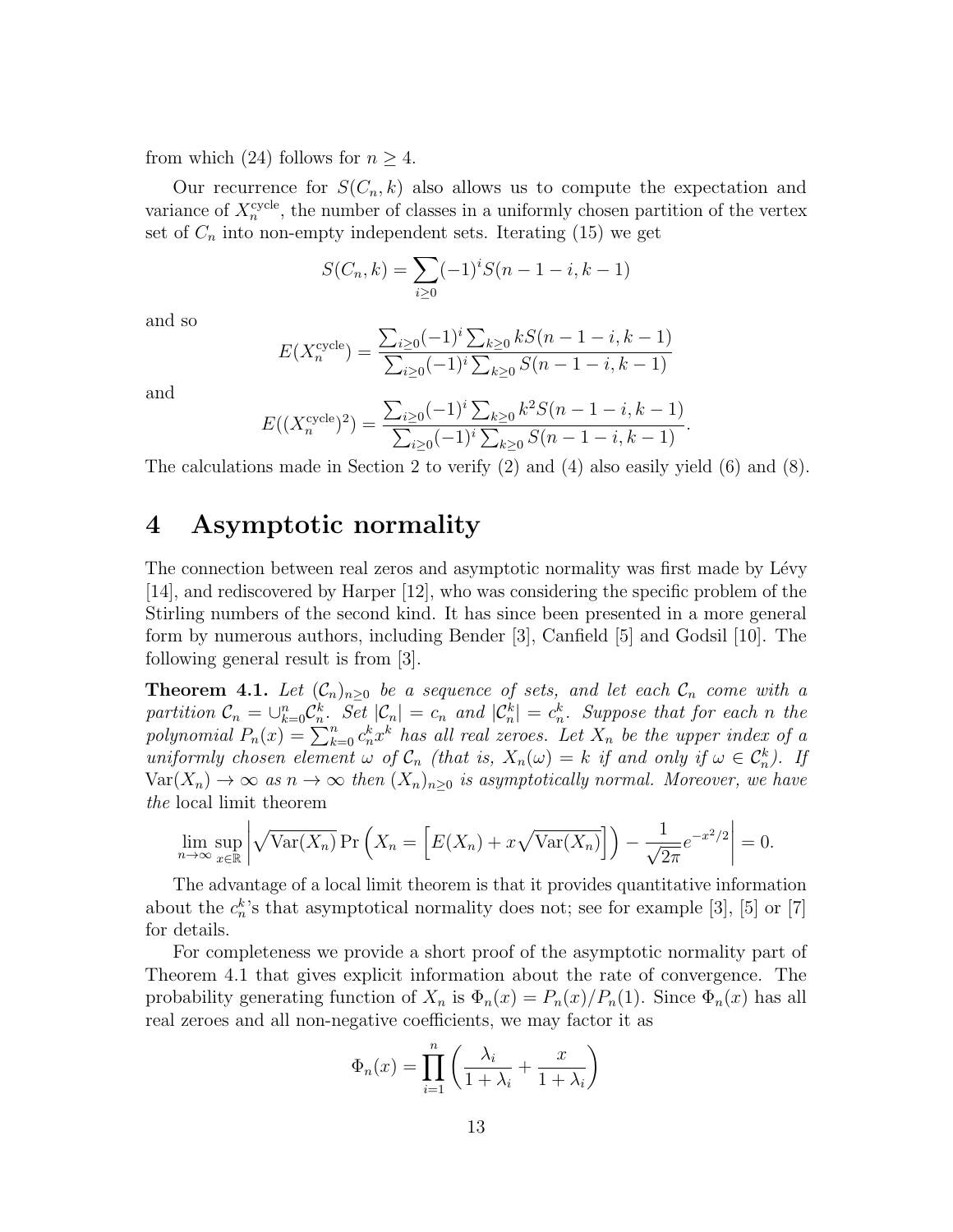with each  $\lambda_i$  non-negative. It follows that we may write

$$
X_n = \sum_{i=0}^n X_n^{(i)}
$$

where the  $X_n^{(i)}$ 's are independent, and each  $X_n^{(i)}$  takes value 0 with probability  $\lambda_i/(1 + \lambda_i)$  and value 1 with probability  $1/(1 + \lambda_i)$ , and so

$$
X_n - E(X_n) = \sum_{i=1}^n Y_i
$$

where the  $Y_i$ 's are a collection of independent, mean 0 random variables, with specifically Y<sub>i</sub> taking value  $-1/(1 + \lambda_i)$  with probability  $\lambda_i/(1 + \lambda_i)$  and value  $\lambda_i/(1 + \lambda_i)$  with probability  $1/(1 + \lambda_i)$ . Since  $Y_i$  only takes values between -1 and 1, we have  $E(|Y_i|^3) \leq E(Y_i^2)$ .

The Berry-Esseen theorem [1] now says that there is an absolute constant  $C > 0$ such that for all  $x \in \mathbb{R}$  we have

$$
\left|\Pr\left(\frac{\sum_{i=1}^n Y_i}{\sqrt{\text{Var}\left(\sum_{i=1}^n Y_i\right)}} \le x\right) - \frac{1}{\sqrt{2\pi}} \int_{-\infty}^x e^{-x^2/2} \, dx\right| \le \frac{C}{\sqrt{\text{Var}(X_n)}},
$$

from which asymptotic normality follows.

## 5 Proofs of Theorems 1.2 and 1.6

We begin by establishing (3) and (5). We need two preliminary estimates involving Bell numbers. The first is due to Canfield and Harper [6]. We have

$$
\frac{B_{n-1}}{B_n} = \frac{W(n)}{n} \left( 1 + O\left(\frac{1}{n}\right) \right) = \frac{W(n)}{n} + O\left(\frac{\log n}{n^2}\right) \tag{25}
$$

(where recall  $W(n) = \log n - \log \log n + O(1)$  is the Lambert W function, the unique positive solution to  $W(n)e^{W(n)} = n$ . The second is due to Harper [12]. We have

$$
\frac{B_{n+2}}{B_n} - \left(\frac{B_{n+1}}{B_n}\right)^2 = \frac{n}{W(n)(W(n+1))} + O\left(\frac{1}{\log^2 n}\right). \tag{26}
$$

(Harper gives an error term of  $o(1)$ ; see for example [7] for the more refined error.) We need a slight strengthening of  $(25)$ . For  $k = o(n)$ ,  $(25)$  gives

$$
\frac{B_{n-k-1}}{B_{n-k}} = \frac{W(n-k)}{n-k} + O\left(\frac{\log(n-k)}{(n-k)^2}\right) = \frac{W(n)}{n} + O\left(\frac{k\log n}{n^2}\right),\tag{27}
$$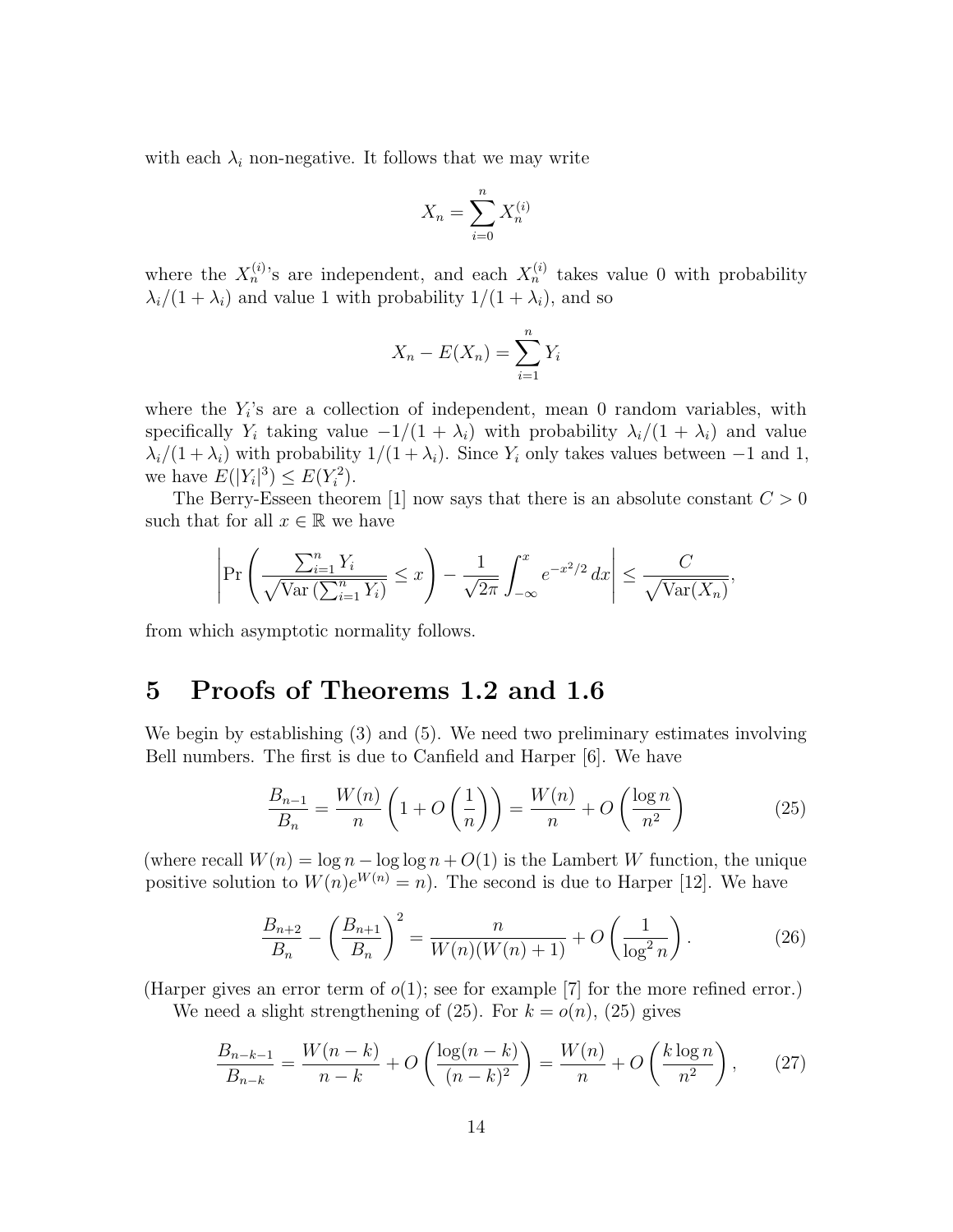with the same bound for  $B_{n+k-1}/B_{n+k}$ . Here we have used the mean value theorem to estimate  $W(n) - W(n - k)$ , noting that  $W'(x) = W(x)/(x(1 + W(x)))$ . A similar argument gives

$$
\frac{B_{n+1}}{B_{n-1}} - \left(\frac{B_n}{B_{n-1}}\right)^2 = \frac{n}{W(n)(W(n+1))} + O\left(\frac{1}{\log^2 n}\right). \tag{28}
$$

From (27) we get that for  $m \in \{n-1, n, n+1\}$  we have

$$
\sum_{i\geq 0} {c-1 \choose i} B_{m-i} = B_m \left( 1 + \frac{W(n)}{n} + O\left(\frac{c \log n}{n^2}\right) \right)^c
$$

$$
= B_m \left( 1 + \frac{W(n)}{n} \right) \left( 1 + O\left(\frac{c^2 \log n}{n^2}\right) \right)
$$

(the second equality valid for  $c = o(n/\sqrt{\log n})$ ).

It now immediately follows that  $E(X_n^c) = (n/W(n))(1+O(1/n))$  (recall that we are in the range  $c = O(\sqrt{n/\log n})$ . It also follows that

$$
\frac{\sum_{i=0}^{c-1} {\binom{c-1}{i}} B_{n+1-i}}{\sum_{i=0}^{c-1} {\binom{c-1}{i}} B_{n-1-i}} - \left( \frac{\sum_{i=0}^{c-1} {\binom{c-1}{i}} B_{n-i}}{\sum_{i=0}^{c-1} {\binom{c-1}{i}} B_{n-1-i}} \right)^2 = \frac{B_{n+1}}{B_{n-1}} - \left( \frac{B_n}{B_{n-1}} \right)^2 + O\left( \frac{c^2}{\log n} \right)
$$

$$
= \frac{n}{W(n)(W(n)+1)} + O\left( \frac{c^2}{\log n} \right)
$$

(here using (27) and (28)). As long as  $c < C\sqrt{n/\log n}$  for some sufficiently small  $C > 0$ , we have  $Var(X_n) = \omega(1)$ , and so we complete the proof of Theorem 1.2 by appealing to Theorem 4.1.

We now turn to Theorem 1.6. For each  $k \in \{-1,0,1\}$  we use  $(27)$  to obtain

$$
\sum_{i\geq 0} (-1)^i B_{n+k-i} = B_{n+k} \left( 1 - \frac{B_{n+k-1}}{B_{n+k}} + \frac{B_{n+k-2} B_{n+k-1}}{B_{n+k-1} B_{n+k}} + \frac{B_{n+k-3} B_{n+k-2} B_{n+k-1}}{B_{n+k-2} B_{n+k-1} B_{n+k}} + O\left(\frac{n B_{n+k-4}}{B_{n+k}}\right) \right)
$$
  
=  $B_{n+k} \left( 1 - \frac{W(n)}{n} + \frac{W(n)^2}{n^2} - \frac{W(n)^3}{n^3} \right) \left( 1 + O\left(\frac{\log n}{n^2}\right) \right).$ 

Using (6) and (8) this gives

$$
E(X_n^{\text{cycle}}) = \frac{B_n}{B_{n-1}} \left( 1 + O\left(\frac{\log n}{n^2}\right) \right) = \frac{n}{W(n)} + O\left(\frac{1}{\log n}\right)
$$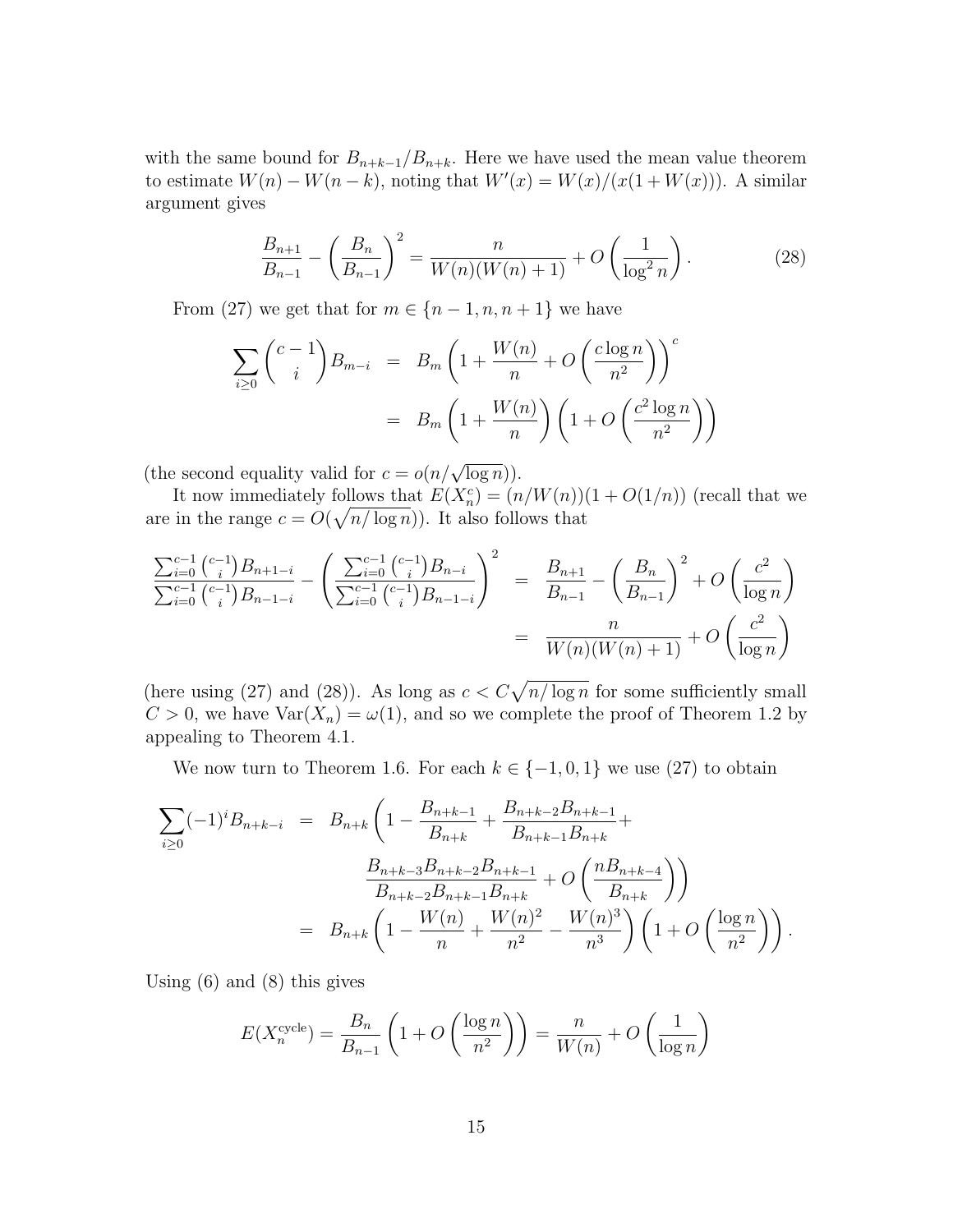$$
\operatorname{Var}(X_n^{\operatorname{cycle}}) = \frac{B_{n+1}}{B_{n-1}} - \left(\frac{B_n}{B_{n-1}}\right)^2 + O\left(\frac{1}{\log n}\right)
$$

$$
= \frac{n}{W(n)(W(n+1))} + O\left(\frac{1}{\log n}\right),
$$

the last equality from (28). Since  $\text{Var}(X_n^{\text{cycle}}) = \omega(1)$ , we complete the proof of Theorem 1.6 by appealing to Theorem 4.1.

## References

- [1] A. Berry, The Accuracy of the Gaussian Approximation to the Sum of Independent Variates, Transactions of the American Mathematical Society 49 (1941), 122-136.
- [2] F. Brenti, Expansions of chromatic polynomials and log-concavity, Trans. Amer. Math. Soc. **332** (1992), 729–756.
- [3] E. Bender, Central and local limit theorems applied to asymptotic enumeration, J. Comb. Theory Ser. A 15 (1973), 91–111.
- [4] F. Brenti, G. Royle and D. Wagner, Location of zeros of chromatic and related polynomials of graphs, Can. J. Math. 46 (1994), 55–80.
- [5] E. Canfield, Central and local limit theorems for the coefficients of polynomials of Binomial type, J. Comb. Theory Ser. A 23 (1977), 275–290.
- [6] E. Canfield and L. Harper, A simplified guide to large antichains in the partition lattice, Congr. Numer. 100 (1994), 81–88.
- [7] E. Czabarka, P. Erdős, V. Johnson, A. Kupczok and L. Székely, Asymptotically normal distribution of some tree families relevant for phylogenetics, and of partitions without singletons, Moscow J. Comb. Numb. Theory 1 (2011).
- [8] B. Duncan and R. Peele, Bell and Stirling Numbers for Graphs, Journal of *Integer Sequences* **12** (2009), article 09.7.1.
- [9] E. Farrell and E. Whitehead, Connections between the Matching and Chromatic Polynomials, *Internat. J. Math. & Math. Sci.* **15** (1992), 757–766.
- [10] C. Godsil, Matching behaviour is asymptotically normal, Combinatorica 1 (1981), 369–376.

and